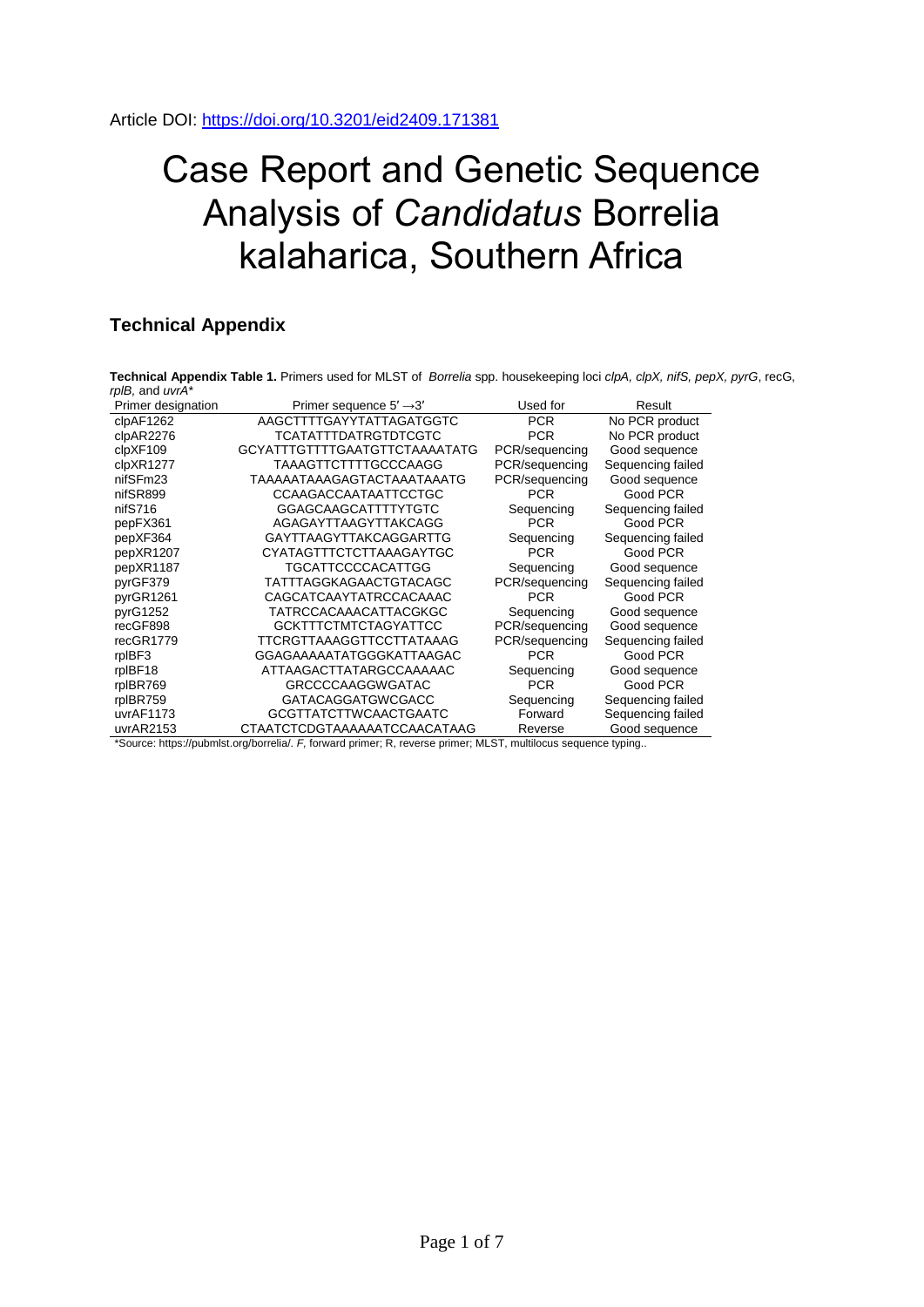| No.          | Sequence                                     |       | 2                       | 3     | 4                                                           | 5                                   | 6           |                               | 8           | 9     | 10    | 11          | 12                | 13                | 14    | 15                | 16                                                                | 17          | 18          | 19    | 20    | 21 |
|--------------|----------------------------------------------|-------|-------------------------|-------|-------------------------------------------------------------|-------------------------------------|-------------|-------------------------------|-------------|-------|-------|-------------|-------------------|-------------------|-------|-------------------|-------------------------------------------------------------------|-------------|-------------|-------|-------|----|
| $\mathbf{1}$ | 15-0335452                                   |       |                         |       |                                                             |                                     |             |                               |             |       |       |             |                   |                   |       |                   |                                                                   |             |             |       |       |    |
| 2            | Candidatus Borrelia<br>kalaharica M15-2747   | 0.002 |                         |       |                                                             |                                     |             |                               |             |       |       |             |                   |                   |       |                   |                                                                   |             |             |       |       |    |
| 3            | AB113315.1 Borrelia<br>duttonii VS4          |       | 0.002 0.004             |       |                                                             |                                     |             |                               |             |       |       |             |                   |                   |       |                   |                                                                   |             |             |       |       |    |
| 4            | CP005851.1 Borrelia<br>parkeri SLO           |       | 0.004 0.007 0.007       |       |                                                             |                                     |             |                               |             |       |       |             |                   |                   |       |                   |                                                                   |             |             |       |       |    |
| 5            | NR 102961.1 Borrelia<br>crocidurae Achema    |       | 0.004 0.007 0.007 0.004 |       |                                                             |                                     |             |                               |             |       |       |             |                   |                   |       |                   |                                                                   |             |             |       |       |    |
| 6            | CP000976.1 Borrelia<br>duttonii Ly           |       |                         |       | 0.004 0.007 0.007 0.004 0.000                               |                                     |             |                               |             |       |       |             |                   |                   |       |                   |                                                                   |             |             |       |       |    |
| 7            | CP000049.1 Borrelia<br>turicatae 91E135      |       | 0.004 0.007             |       | 0.007 0.000 0.004                                           |                                     | 0.004       |                               |             |       |       |             |                   |                   |       |                   |                                                                   |             |             |       |       |    |
| 8            | CP011060.1 Borrelia<br>hermsii CC1           |       |                         |       | 0.011  0.013  0.013  0.007  0.011  0.011  0.007             |                                     |             |                               |             |       |       |             |                   |                   |       |                   |                                                                   |             |             |       |       |    |
| 9            | CP005829.1 Borrelia<br>anserina BA2          |       |                         |       | 0.018  0.020  0.020  0.018  0.023  0.023  0.018  0.016      |                                     |             |                               |             |       |       |             |                   |                   |       |                   |                                                                   |             |             |       |       |    |
| 10           | NR 121718.1 Borrelia<br>coriaceae Co53       |       |                         |       | 0.016 0.018 0.018 0.011 0.011 0.011 0.011                   |                                     |             |                               | 0.018 0.030 |       |       |             |                   |                   |       |                   |                                                                   |             |             |       |       |    |
| 11           | JF803950.1 Borrelia<br>microti IR-1 16S      |       |                         |       | 0.007 0.009 0.009 0.007 0.002 0.002 0.007 0.013 0.025 0.013 |                                     |             |                               |             |       |       |             |                   |                   |       |                   |                                                                   |             |             |       |       |    |
| 12           | U42294.1 Borrelia<br>hispanica               |       | $0.007$ 0.009           | 0.009 | 0.007                                                       | 0.002 0.002 0.007 0.013 0.025       |             |                               |             |       | 0.013 | 0.004       |                   |                   |       |                   |                                                                   |             |             |       |       |    |
| 13           | U42300.1 Borrelia<br>recurrentis             |       | $0.009$ 0.011           |       | 0.011 0.009                                                 | 0.004 0.004 0.009 0.016 0.027 0.016 |             |                               |             |       |       | 0.007 0.007 |                   |                   |       |                   |                                                                   |             |             |       |       |    |
| 14           | NR 024820.1 Borrelia<br>turcica IST7         |       | $0.020 \quad 0.023$     |       | 0.023 0.016 0.020 0.020 0.016 0.013 0.020 0.027             |                                     |             |                               |             |       |       |             | 0.023 0.023       | 0.025             |       |                   |                                                                   |             |             |       |       |    |
| 15           | AY682920.1 Borrelia<br>Ionestari MO2002-V1 1 |       | $0.023$ 0.025           |       | 0.025  0.018  0.023  0.023  0.018  0.020  0.032  0.016      |                                     |             |                               |             |       |       |             | 0.025 0.023       | 0.027             | 0.029 |                   |                                                                   |             |             |       |       |    |
| 16           | KF569941.1 Borrelia<br>theileri KAT          |       | $0.018$ 0.020           |       | 0.020 0.013 0.018                                           |                                     |             | 0.018  0.013  0.016  0.027    |             |       | 0.007 |             | 0.020 0.020       | 0.023             | 0.025 | 0.009             |                                                                   |             |             |       |       |    |
| 17           | gi 890832120 Borrelia<br>miyamotoi LB-2001   | 0.027 | 0.030                   |       | 0.030 0.023                                                 | 0.027                               |             | 0.027 0.023 0.025 0.027       |             |       | 0.020 |             |                   | 0.030 0.027 0.032 |       | 0.034 0.016 0.013 |                                                                   |             |             |       |       |    |
| 18           | CP009656.1 Borrelia<br>burgdorferi ss B31    |       | $0.020$ $0.022$         |       | 0.022 0.025                                                 | 0.025                               |             | 0.025 0.025 0.022 0.027 0.036 |             |       |       |             | 0.027 0.025       | 0.029             | 0.025 | 0.034             | 0.034 0.041                                                       |             |             |       |       |    |
| 19           | CP009117.1 Borrelia<br>valaisiana Tom4006    |       | 0.034 0.032             |       | 0.036 0.034 0.039                                           |                                     |             | 0.039 0.034 0.032 0.032 0.046 |             |       |       |             | 0.041 0.039       | 0.044             | 0.029 | 0.044             | 0.043                                                             | 0.046 0.016 |             |       |       |    |
| 20           | CP002933.1 Borrelia<br>afzelii PKo           |       | $0.034$ 0.032           | 0.036 | 0.034                                                       | 0.039                               |             | 0.039 0.034 0.032 0.027       |             |       | 0.046 |             | 0.041 0.039 0.044 |                   |       | 0.034 0.044       | 0.043 0.041                                                       |             | 0.016 0.009 |       |       |    |
| 21           | emb X85193.1 Borrelia<br>qarinii DK27        | 0.027 | 0.029                   | 0.029 | 0.027                                                       | 0.032                               | 0.032 0.027 |                               | 0.025       | 0.029 | 0.029 |             | 0.034 0.032 0.036 |                   | 0.027 | 0.027             | 0.027                                                             | 0.034       | 0.009       | 0.016 | 0.016 |    |
| 22           | emb X85199.1 Borrelia<br>bavariensis PBi     |       |                         |       | 0.034 0.036 0.036 0.034 0.039 0.039 0.034 0.032 0.036 0.036 |                                     |             |                               |             |       |       |             |                   |                   |       |                   | 0.041 0.039 0.044 0.034 0.034 0.034 0.041 0.016 0.018 0.018 0.007 |             |             |       |       |    |

**Technical Appendix Table 2**. Estimates of evolutionary divergence between 16S sequences in *Borrelia* spp. using the Kimura 2-parameter model\*

\*The number of base substitutions per site from between sequences are shown. The analysis involved 22 nt sequences. There were a total of 452 positions in the final dataset. Blank spaces indicate complete identity.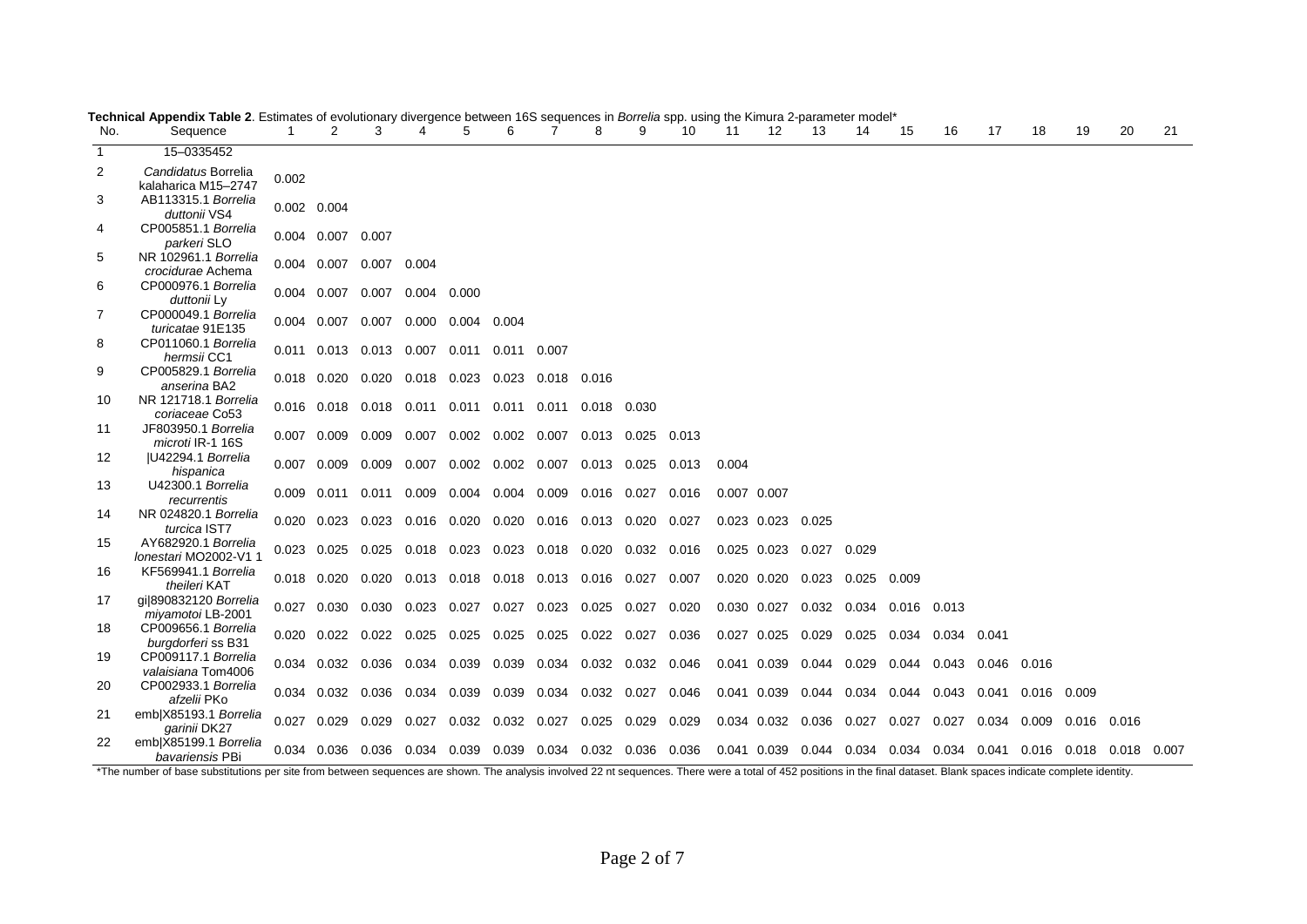| No. | Sequence                                          | $\overline{2}$         | 3         | 4         | 5         | 6         | 7         | 8         | 9         | 10        | 11        | 12        | 13        | 14        | 15        | 16        | 17        | 18        | 19        | 20        | 21        | 22        | 23 | 24 | 25 |
|-----|---------------------------------------------------|------------------------|-----------|-----------|-----------|-----------|-----------|-----------|-----------|-----------|-----------|-----------|-----------|-----------|-----------|-----------|-----------|-----------|-----------|-----------|-----------|-----------|----|----|----|
| 2   | 15-335452                                         |                        |           |           |           |           |           |           |           |           |           |           |           |           |           |           |           |           |           |           |           |           |    |    |    |
| 3   | Candidatus Borrelia<br>kalaharica M15-2747        | 0.00<br>0              |           |           |           |           |           |           |           |           |           |           |           |           |           |           |           |           |           |           |           |           |    |    |    |
| 4   | AB057547.1 Borrelia duttonii<br>TnB               | 0.00<br>8              | 0.0<br>08 |           |           |           |           |           |           |           |           |           |           |           |           |           |           |           |           |           |           |           |    |    |    |
| 5   | AB105169.1 Borrelia duttonii<br><b>EM14</b>       | 0.01<br>2              | 0.0<br>12 | 0.0<br>04 |           |           |           |           |           |           |           |           |           |           |           |           |           |           |           |           |           |           |    |    |    |
| 6   | CP005830.1 Borrelia<br>anserina BA2               | 0.05<br>8              | 0.0<br>58 | 0.0<br>58 | 0.0<br>62 |           |           |           |           |           |           |           |           |           |           |           |           |           |           |           |           |           |    |    |    |
| 7   | AB105119.1 Borrelia duttonii<br>Tnf10             | 0.08<br>0              | 0.0<br>80 | 0.0<br>80 | 0.0<br>75 | 0.0<br>85 |           |           |           |           |           |           |           |           |           |           |           |           |           |           |           |           |    |    |    |
| 8   | CP000049.1 Borrelia<br>turicatae 91E135           | 0.06<br>$\overline{2}$ | 0.0<br>62 | 0.0<br>62 | 0.0<br>67 | 0.0<br>71 | 0.0<br>84 |           |           |           |           |           |           |           |           |           |           |           |           |           |           |           |    |    |    |
| 9   | CP005851.1 Borrelia parkeri<br>SLO                | 0.06<br>2              | 0.0<br>62 | 0.0<br>62 | 0.0<br>67 | 0.0<br>80 | 0.0<br>93 | 0.0<br>16 |           |           |           |           |           |           |           |           |           |           |           |           |           |           |    |    |    |
| 10  | JN402326.1 Uncultured<br>Borrelia sp. clone AP174 | 0.06<br>$\overline{7}$ | 0.0<br>67 | 0.0<br>67 | 0.0<br>71 | 0.0<br>76 | 0.0<br>89 | 0.0<br>16 | 0.0<br>24 |           |           |           |           |           |           |           |           |           |           |           |           |           |    |    |    |
| 11  | CP000993.1 Borrelia<br>recurrentis A1             | 0.08<br>0              | 0.0<br>80 | 0.0<br>80 | 0.0<br>75 | 0.0<br>85 | 0.0<br>08 | 0.0<br>84 | 0.0<br>93 | 0.0<br>89 |           |           |           |           |           |           |           |           |           |           |           |           |    |    |    |
| 12  | CP000976.1 Borrelia duttonii<br>Ly                | 0.08<br>0              | 0.0<br>80 | 0.0<br>80 | 0.0<br>75 | 0.0<br>85 | 0.0<br>00 | 0.0<br>84 | 0.0<br>93 | 0.0<br>89 | 0.0<br>08 |           |           |           |           |           |           |           |           |           |           |           |    |    |    |
| 13  | CP003426.1 Borrelia<br>crocidurae Achema          | 0.08<br>0              | 0.0<br>80 | 0.0<br>80 | 0.0<br>75 | 0.0<br>85 | 0.0<br>08 | 0.0<br>84 | 0.0<br>93 | 0.0<br>89 | 0.0<br>08 | 0.0<br>08 |           |           |           |           |           |           |           |           |           |           |    |    |    |
| 14  | GU357612.1 Borrelia<br>hispanica strain Sp3       | 0.08<br>4              | 0.0<br>84 | 0.0<br>84 | 0.0<br>80 | 0.0<br>89 | 0.0<br>12 | 0.0<br>89 | 0.0<br>98 | 0.0<br>93 | 0.0<br>20 | 0.0<br>12 | 0.0<br>20 |           |           |           |           |           |           |           |           |           |    |    |    |
| 15  | JF708951.1 Borrelia microti<br>Abyek              | 0.08<br>4              | 0.0<br>84 | 0.0<br>84 | 0.0<br>80 | 0.0<br>80 | 0.0<br>04 | 0.0<br>89 | 0.0<br>98 | 0.0<br>93 | 0.0<br>12 | 0.0<br>04 | 0.0<br>12 | 0.0<br>16 |           |           |           |           |           |           |           |           |    |    |    |
| 16  | CP005745.1 Borrelia<br>coriaceae Co53             | 0.09<br>3              | 0.0<br>93 | 0.0<br>97 | 0.0<br>93 | 0.0<br>97 | 0.1<br>11 | 0.0<br>84 | 0.0<br>84 | 0.0<br>89 | 0.1<br>21 | 0.1<br>11 | 0.1<br>21 | 0.1<br>16 | 0.1<br>16 |           |           |           |           |           |           |           |    |    |    |
| 17  | CP011060.1 Borrelia hermsii<br>CC <sub>1</sub>    | 0.09<br>8              | 0.0<br>98 | 0.0<br>98 | 0.1<br>02 | 0.0<br>93 | 0.1<br>31 | 0.1<br>08 | 0.1<br>03 | 0.1<br>12 | 0.1<br>31 | 0.1<br>31 | 0.1<br>31 | 0.1<br>46 | 0.1<br>36 | 0.1<br>11 |           |           |           |           |           |           |    |    |    |
| 18  | KF569936.1 Borrelia theileri<br><b>KAT</b>        | 0.10<br>2              | 0.1<br>02 | 0.1<br>07 | 0.1<br>02 | 0.1<br>11 | 0.1<br>16 | 0.1<br>26 | 0.1<br>30 | 0.1<br>35 | 0.1<br>16 | 0.1<br>16 | 0.1<br>16 | 0.1<br>21 | 0.1<br>21 | 0.1<br>20 | 0.1<br>54 |           |           |           |           |           |    |    |    |
| 19  | AY850063.1 Borrelia lonestari 0.11<br>MO2002-V1   | 2                      | 0.1<br>12 | 0.1<br>21 | 0.1<br>17 | 0.1<br>21 | 0.1<br>45 | 0.1<br>41 | 0.1<br>45 | 0.1<br>51 | 0.1<br>45 | 0.1<br>45 | 0.1<br>45 | 0.1<br>50 | 0.1<br>40 | 0.1<br>40 | 0.1<br>70 | 0.0<br>28 |           |           |           |           |    |    |    |
| 20  | CP006647.2 Borrelia<br>miyamotoi LB-2001          | 0.16<br>8              | 0.1<br>68 | 0.1<br>68 | 0.1<br>63 | 0.1<br>74 | 0.1<br>83 | 0.1<br>58 | 0.1<br>73 | 0.1<br>74 | 0.1<br>83 | 0.1<br>83 | 0.1<br>83 | 0.1<br>99 | 0.1<br>89 | 0.1<br>64 | 0.1<br>69 | 0.1<br>78 | 0.2<br>04 |           |           |           |    |    |    |
| 21  | KF422815.1 Borrelia turcica<br>IST7               | 0.15<br>4              | 0.1<br>54 | 0.1<br>50 | 0.1<br>55 | 0.1<br>60 | 0.1<br>50 | 0.1<br>55 | 0.1<br>54 | 0.1<br>60 | 0.1<br>50 | 0.1<br>50 | 0.1<br>50 | 0.1<br>55 | 0.1<br>55 | 0.1<br>89 | 0.1<br>90 | 0.2<br>01 | 0.2<br>34 | 0.2<br>20 |           |           |    |    |    |
| 22  | CP002933.1 Borrelia afzelii<br>PKo                | 0.14<br>9              | 0.1<br>49 | 0.1<br>49 | 0.1<br>44 | 0.1<br>63 | 0.1<br>78 | 0.1<br>63 | 0.1<br>73 | 0.1<br>63 | 0.1<br>78 | 0.1<br>78 | 0.1<br>78 | 0.1<br>73 | 0.1<br>83 | 0.1<br>78 | 0.1<br>94 | 0.1<br>99 | 0.2<br>15 | 0.2<br>30 | 0.1<br>94 |           |    |    |    |
| 23  | AE000783.1 Borrelia<br>burgdorferi ss B31         | 0.17<br>8              | 0.1<br>78 | 0.1<br>78 | 0.1<br>73 | 0.1<br>94 | 0.1<br>83 | 0.1<br>94 | 0.2<br>04 | 0.1<br>94 | 0.1<br>89 | 0.1<br>83 | 0.1<br>89 | 0.1<br>78 | 0.1<br>89 | 0.2<br>14 | 0.2<br>31 | 0.2<br>25 | 0.2<br>42 | 0.2<br>52 | 0.2<br>09 | 0.0<br>58 |    |    |    |

**Technical Appendix Table 3.** Estimates of evolutionary divergence between *Borrelia* spp. flagellin B (*flaB*) sequences\*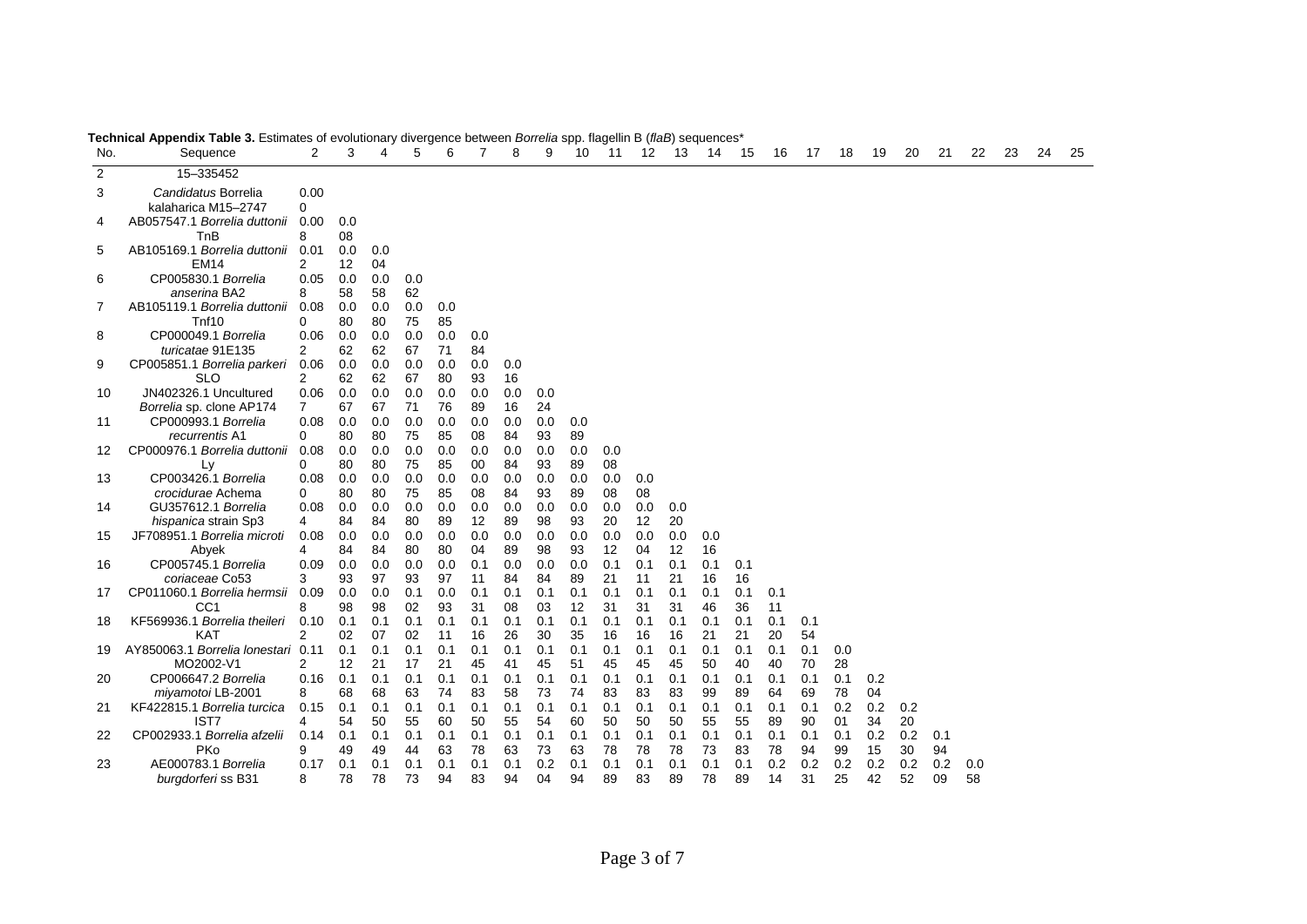| No. | Sequence                            |      |      |     |     |     |     |       | 9     | 10  | 11  | 12  | 13  | 14  | 15  | 16  | 17  | 18  | 19  | 20  | -21 | 22  | 23  | 24   | -25 |
|-----|-------------------------------------|------|------|-----|-----|-----|-----|-------|-------|-----|-----|-----|-----|-----|-----|-----|-----|-----|-----|-----|-----|-----|-----|------|-----|
| 24  | Borrelia<br>CP009117.1              | 0.16 | .O.1 | 0.1 |     |     |     | (1.1) |       | 0.7 |     | 0.1 | 0.1 | 0.1 | 0.1 | 0.1 | 0.2 | 0.2 | 0.2 | 0.2 | 0.1 | 0.0 | 0.0 |      |     |
|     | valaisiana Tom4006                  |      | 64   | 68  | 63  | 94  | 89  | 73    | 83    | 73  | 89  | 89  | 89  | 73  | 94  | 94  | 15  | 15  | 31  | 31  | 88  | 63  | -67 |      |     |
| 25  | CP000013.1 Borrelia                 | 0.18 | 0.1  | 0.1 | 0.1 | 0.2 | 0.2 | 0.1   |       | 0.1 | 0.2 | 0.2 | 0.1 | 0.2 | 0.2 | 0.2 | 0.2 | 0.2 | 0.2 | 0.2 | 0.2 | 0.0 | 0.0 | 0.0  |     |
|     | <i>bavariensis</i> PBi              |      | 83   | -83 | 78  | -09 | 09  | 89    | -99   | -89 | 09  | 09  | 99  | 04  | 15  | 20  | 42  | -31 | 47  | 64  | -20 | 89  | 89  | - 72 |     |
| 26  | L42885.1 Borrelia garinii Ip90 0.17 |      | 0.1  | 0.1 |     | 0.1 | 0.2 | 0.1   | - 0.1 | 0.1 | 0.2 | 0.2 | 0.1 | 0.1 | 0.2 | 0.2 | 0.2 | 0.2 | 0.2 | 0.2 | 0.1 | 0.0 | 0.0 | 0.0  | 0.0 |
|     |                                     |      |      | 73  | 68  | 89  | 04  | 78    | -89   | 78  | 04  | 04  | 94  | 99  | 09  | 09  | 09  | 36  | -53 | -47 | 99  |     | 85  | 63   | -24 |

\*For a total of 252 positions. Blank spaces indicate complete identity.

| <b>Technical Appendix Table 4</b> . Estimates of evolutionary divergence between <i>Borreli</i> a spp. <i>uvrA</i> sequences* |  |  |  |
|-------------------------------------------------------------------------------------------------------------------------------|--|--|--|
|                                                                                                                               |  |  |  |

| No. | Sequence                                                                                                           | 2           | 3                                                                                   | 4     | 5                                                                       | 6     |       | 8 | 9 | 10                                                                | 11 | 12 | 13 | 14 | 15 | 16          | 17          | 18 | 19 |
|-----|--------------------------------------------------------------------------------------------------------------------|-------------|-------------------------------------------------------------------------------------|-------|-------------------------------------------------------------------------|-------|-------|---|---|-------------------------------------------------------------------|----|----|----|----|----|-------------|-------------|----|----|
| 2   | 15-0335452                                                                                                         |             |                                                                                     |       |                                                                         |       |       |   |   |                                                                   |    |    |    |    |    |             |             |    |    |
|     | Candidatus Borrelia kalaharica<br>M15-2747                                                                         | 0.002       |                                                                                     |       |                                                                         |       |       |   |   |                                                                   |    |    |    |    |    |             |             |    |    |
|     | CP011060.1 Borrelia hermsii CC1                                                                                    | 0.088 0.086 |                                                                                     |       |                                                                         |       |       |   |   |                                                                   |    |    |    |    |    |             |             |    |    |
| 5   | CP005829.1 Borrelia anserina<br>BA <sub>2</sub>                                                                    |             | $0.111$ $0.108$ $0.100$                                                             |       |                                                                         |       |       |   |   |                                                                   |    |    |    |    |    |             |             |    |    |
| 6   | Borrelia hispanica                                                                                                 |             | 0.169  0.166  0.154  0.166                                                          |       |                                                                         |       |       |   |   |                                                                   |    |    |    |    |    |             |             |    |    |
|     | gil749302055 Borrelia parkeri<br>HR <sub>1</sub>                                                                   |             | 0.112  0.109  0.091                                                                 |       | 0.128 0.159                                                             |       |       |   |   |                                                                   |    |    |    |    |    |             |             |    |    |
|     | CP005851.1 Borrelia parkeri SLO                                                                                    |             | 0.113 0.110                                                                         | 0.092 | 0.128                                                                   | 0.161 | 0.001 |   |   |                                                                   |    |    |    |    |    |             |             |    |    |
| 9   | CP000976.1 Borrelia duttonii<br>Ly                                                                                 | 0.171       | 0.168  0.155  0.160  0.046  0.156  0.157                                            |       |                                                                         |       |       |   |   |                                                                   |    |    |    |    |    |             |             |    |    |
| 10. | CP000993.1 Borrelia recurrentis<br>A <sub>1</sub>                                                                  |             | 0.170  0.167  0.153  0.158  0.047  0.154  0.156  0.006                              |       |                                                                         |       |       |   |   |                                                                   |    |    |    |    |    |             |             |    |    |
| 11  | gi 752506972 Borrelia coriaceae  0.142  0.139  0.106  0.149  0.169  0.092  0.093  0.167  0.163<br>Co <sub>53</sub> |             |                                                                                     |       |                                                                         |       |       |   |   |                                                                   |    |    |    |    |    |             |             |    |    |
|     | qil749307620 Borrelia crocidurae  0.174  0.171  0.155  0.163  0.048  0.153  0.154  0.009  0.010  0.167<br>DOU      |             |                                                                                     |       |                                                                         |       |       |   |   |                                                                   |    |    |    |    |    |             |             |    |    |
| 13  | CP003426.1 Borrelia crocidurae<br>Achema                                                                           |             | 0.173  0.170  0.156  0.161  0.050  0.154  0.156  0.008  0.009  0.169  0.001         |       |                                                                         |       |       |   |   |                                                                   |    |    |    |    |    |             |             |    |    |
| 14  | CP000049.1 Borrelia turicatae<br>91E135                                                                            |             | 0.120 0.117 0.087 0.125 0.161 0.020 0.021 0.156 0.154 0.098 0.153 0.154             |       |                                                                         |       |       |   |   |                                                                   |    |    |    |    |    |             |             |    |    |
| 15  | CP009656.1 Borrelia burgdorferi<br>sensu stricto B31                                                               |             | 0.270 0.268 0.248 0.270 0.283 0.255 0.256 0.257 0.257 0.263 0.254 0.256 0.250       |       |                                                                         |       |       |   |   |                                                                   |    |    |    |    |    |             |             |    |    |
| 16  | CP009117.1 Borrelia valaisiana<br>Tom4006                                                                          |             | 0.274 0.272 0.249 0.264 0.262 0.252 0.252 0.255 0.255 0.247 0.250 0.251 0.242 0.076 |       |                                                                         |       |       |   |   |                                                                   |    |    |    |    |    |             |             |    |    |
| 17  | CP002933.1 Borrelia afzelii PKo                                                                                    |             | $0.262$ $0.260$                                                                     | 0.249 | 0.269                                                                   |       |       |   |   | 0.268 0.248 0.250 0.261 0.261 0.255 0.256 0.258 0.245 0.082 0.070 |    |    |    |    |    |             |             |    |    |
| 18  | CP007564.1 Borrelia garinii<br><b>SZ</b>                                                                           | 0.279       | 0.277                                                                               | 0.257 | 0.273 0.277 0.257 0.258 0.259 0.258 0.267 0.256 0.258 0.253 0.077       |       |       |   |   |                                                                   |    |    |    |    |    | 0.061 0.066 |             |    |    |
| 19  | CP000013.1 Borrelia bavariensis<br>PBi                                                                             |             | 0.272 0.270                                                                         | 0.257 | 0.267 0.270 0.253 0.255 0.254 0.253 0.265 0.251 0.253 0.245 0.081 0.059 |       |       |   |   |                                                                   |    |    |    |    |    |             | 0.067 0.017 |    |    |
|     | * Blank spaces indicate complete identity.                                                                         |             |                                                                                     |       |                                                                         |       |       |   |   |                                                                   |    |    |    |    |    |             |             |    |    |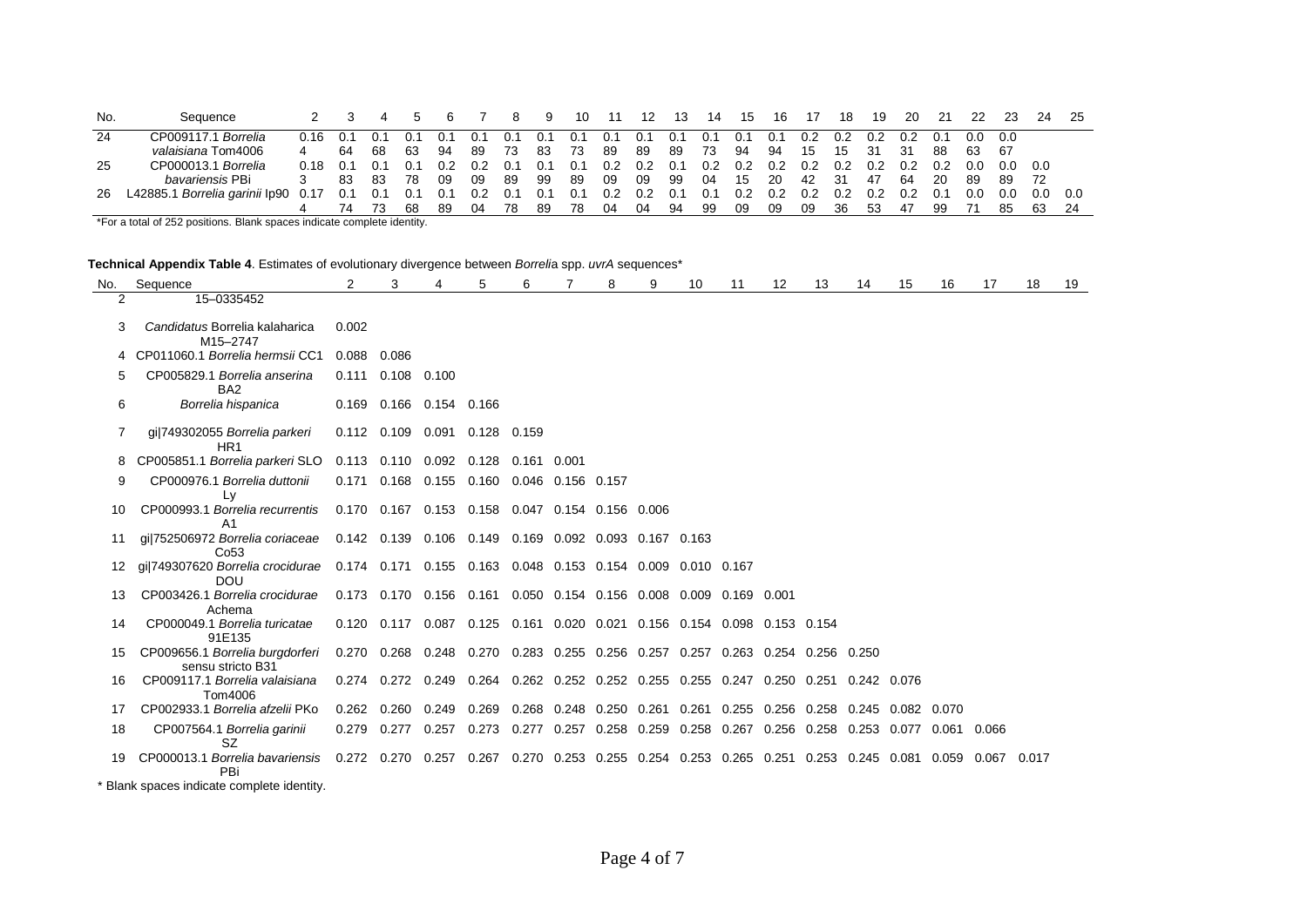| No. | Sequence                   | 2     | 3     | 4     | 5     | 6     |       | 8     | 9     | 10    | 11    | 12 |
|-----|----------------------------|-------|-------|-------|-------|-------|-------|-------|-------|-------|-------|----|
| 2   | 15-0335452                 |       |       |       |       |       |       |       |       |       |       |    |
| 3   | Borrelia anserina BA2      | 0.101 |       |       |       |       |       |       |       |       |       |    |
| 4   | Borrelia hermsii DAH       | 0.110 | 0.114 |       |       |       |       |       |       |       |       |    |
| 5   | Borrelia parkeri SLO       | 0.112 | 0.124 | 0.088 |       |       |       |       |       |       |       |    |
| 6   | Borrelia turicatae 91E135  | 0.116 | 0.126 | 0.087 | 0.019 |       |       |       |       |       |       |    |
| 7   | Borrelia coriaceae Co53    | 0.140 | 0.146 | 0.111 | 0.102 | 0.101 |       |       |       |       |       |    |
| 8   | Borrelia miyamotoi LB2100  | 0.143 | 0.149 | 0.125 | 0.121 | 0.120 | 0.134 |       |       |       |       |    |
| 9   | Borrelia crocidurae Achema | 0.173 | 0.166 | 0.147 | 0.148 | 0.148 | 0.160 | 0.170 |       |       |       |    |
| 10  | Borrelia recurrentis A1    | 0.173 | 0.165 | 0.147 | 0.147 | 0.146 | 0.159 | 0.168 | 0.006 |       |       |    |
| 11  | Borrelia duttonii Ly       | 0.174 | 0.165 | 0.148 | 0.147 | 0.146 | 0.160 | 0.169 | 0.007 | 0.003 |       |    |
| 12  | Borrelia burgdorferi B31   | 0.301 | 0.294 | 0.281 | 0.275 | 0.275 | 0.276 | 0.291 | 0.265 | 0.265 | 0.266 |    |

**Technical Appendix Table 5**. Estimates of evolutionary divergence in *Borrelia* spp. between 7 MLST gene sequences (*clpX, nifS, pepX, pyrG, recG, rplB, uvrA*)\*

\*Blank spaces indicate complete identity.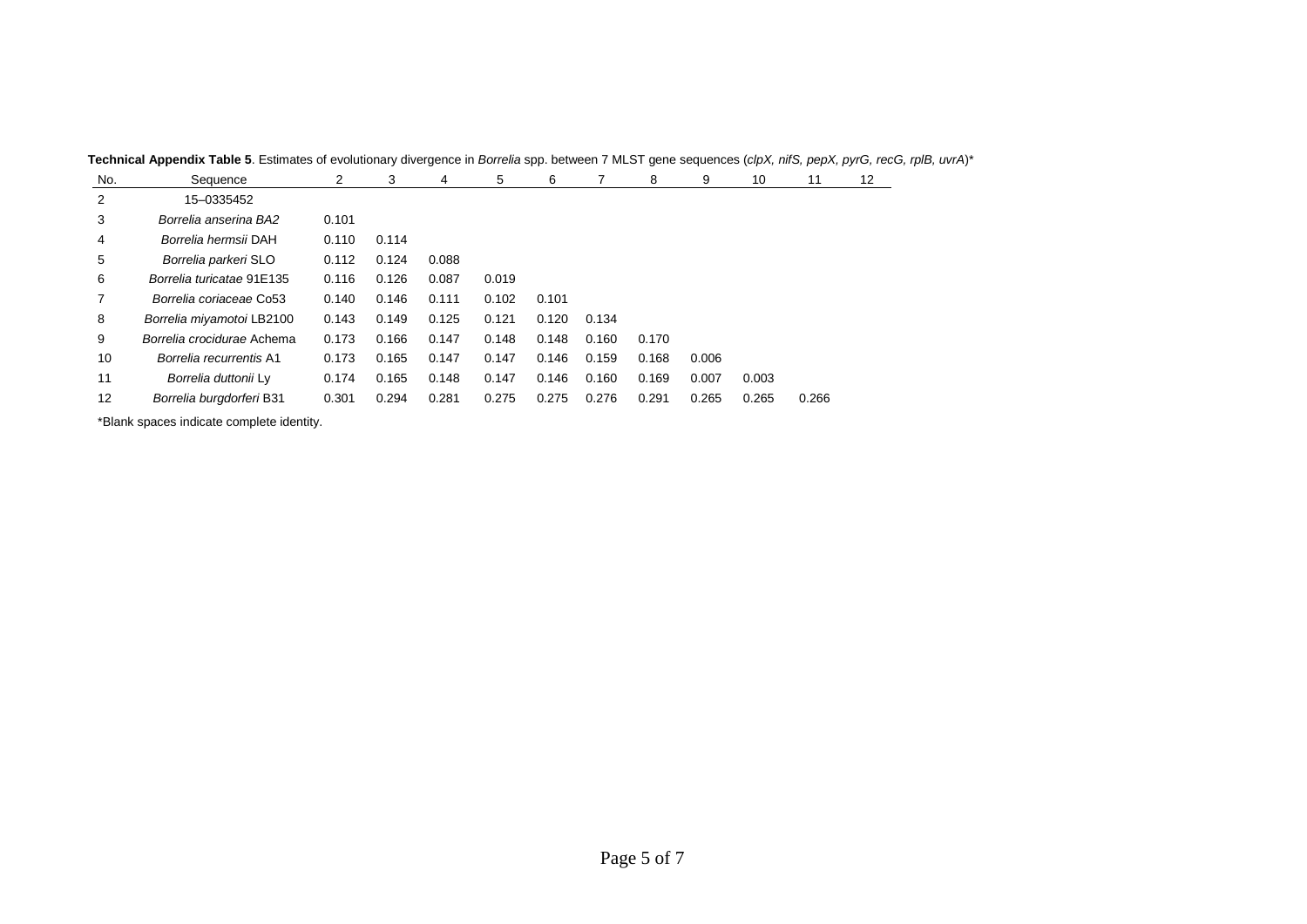

**Technical Appendix Figure 1.** Molecular phylogenetic analysis by maximum-likelihood method of the 16S locus. The tree with the highest log likelihood (-967.4651) is shown. A discrete gamma distribution was used to model evolutionary rate differences among sites (4 categories (+G, parameter = 0.0651)). The rate variation model allowed for some sites to be evolutionarily invariable ([+I], 50.1953% sites). Scale bar indicates substitutions per site. The analysis involved 21 nt sequences. There were 462 positions in the final dataset. Bootstrap values >50 are shown. Black dot indicates the sample analyzed in the present study.